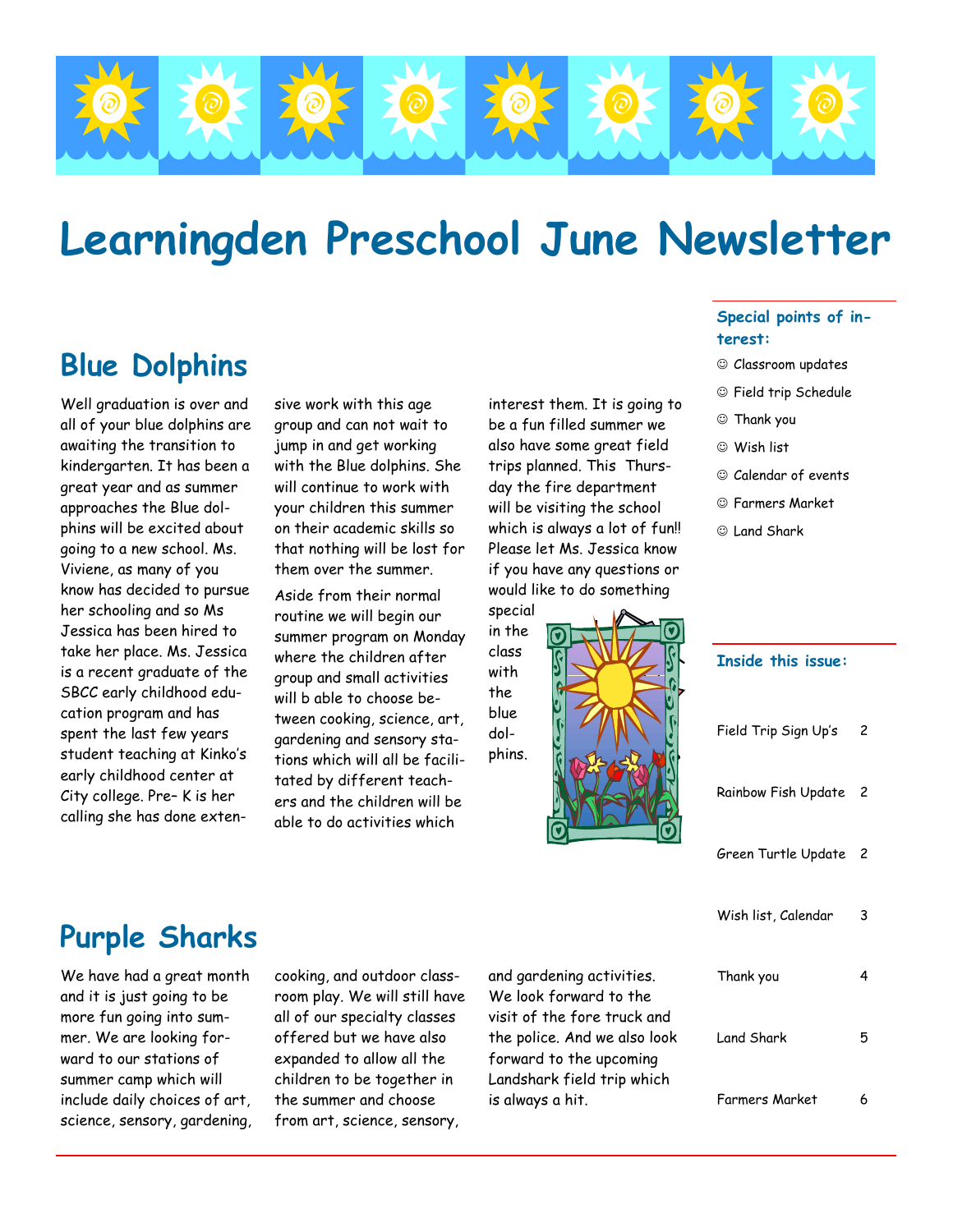# **Rainbow Fish**

Well we are adding several new rainbow fish next month and we are looking forward to spending the summer getting to know our new friends and participating in the outdoor stations with the rest of the school. Our summer is going to be filled with art, exploration and field trips getting out the community and celebrating living in Santa Barbara. Many of our Rainbow fish are potty training and that is going really well. Some of us continue to work on it and we have embraced and supported children at all levels as a classroom. We look forward to everyone joining us on the Landshark it is

a great field trip for the whole family and we hope that you will come. We will also be having a visit from Marborg, the dentist, police and firemen, as well as we are going to take great field trips to the grocery store, the museum, and much more. We are excited to have the summer together and we look forward to meeting our new friends and growing as a classroom.



### **Green Turtles**

The green turtles have been doing a lot of painting and learning how to sort items. They have also been hard at work beading and working on collaborative class creations. The green turtles are also really enjoying music, dance and P.E class they are all really creative and and love to have the oultlet of self expression and creativity that the specialty classes provide.

It is amazing to watch how well all of your children respect and love one another. Every toddler class is different but it is unusuall to see a group who gets along and loves each other as much as these toddlers do. We are exited about the Land shark field trip coming up and if you are interested in having your child attend the field trips please make sure to

sign up on the parent board as soon as you can. . If you are able to attend or drive on any of the trips that would be great, we really appreciate it.

**"Children are the world's most valuable resource and best hope for the future"** 

### **Summer Field Trip schedules**

Well it is that time again and the Summer field trip schedule is posted on the parent board. As we add trips we will add them to the board. Some of the upcoming trips include the Land Shark, The Canary hotel, the Museum of natural history, Ralphs, and much more. Please look at the parent board and sign your child up for things that you believe are age

appropriate and will be interesting to your child. Also if you are able to drive on the field trips that would be a big help so that the children who want to go will be able to get a ride from parents who might be available. We really want to make sure all children are included. Also a reminder list of field trips and visits will be sent out by e-mail to make sure that Parents who are off for the summer can join us with their children.

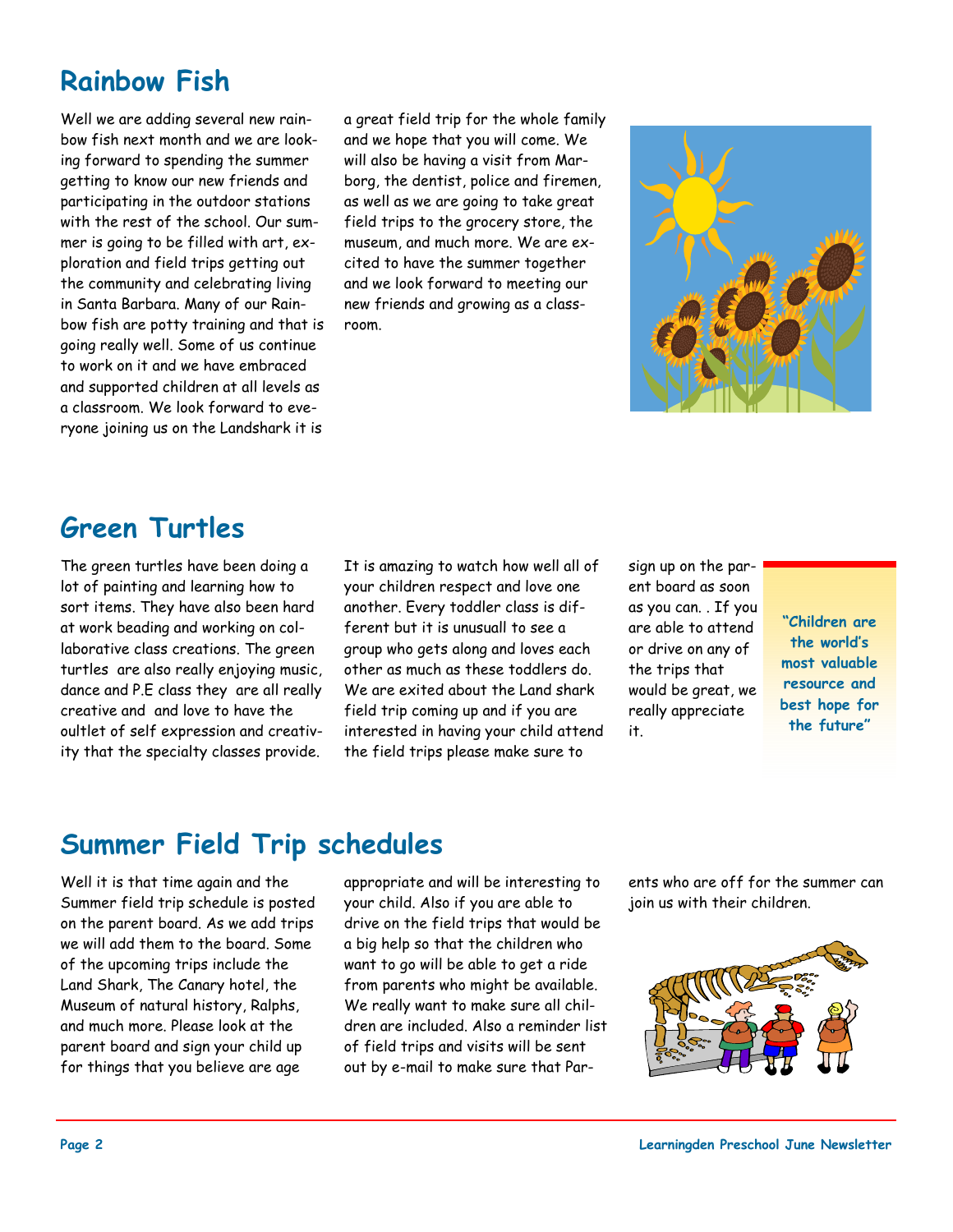## **Upcoming events and wish list**

| June-10th- Fire truck visit to the<br>school               | Wish List<br>-Cooking items, milk, veggies, sugar, |
|------------------------------------------------------------|----------------------------------------------------|
| June 18th-Pizza Friday 3.00                                | flour, Cookie mix etc.                             |
| June 25th-Parents night Out 5:30-<br>9:00                  | Block of Clay                                      |
|                                                            | Snacks                                             |
| June21st- Canary Field Trip                                |                                                    |
|                                                            | Drivers for field trips                            |
| June28th- Last day to sign up for<br>Land shark Field Trip | Shaving Cream                                      |
|                                                            | Food coloring                                      |

Big batch of homemade play doe for each class.

#### **Thank you**

All of the staff at the Learningden Preschool would like to extend a special thank you to seeral of our families that made all of the events last month a huge success. First I wouldlike to thank the Fiscalini family and the Anderson family for providing and cooking all of the meat for our summer potluck and graduation. It was very special and it really made the

event wonderful. I would also like to thank the Fiiscalini , Anderson, Hemman and Ramsey family for all their contributions to the staff dinner. It was wonderful and you all made us feel appreciated and we had a great time at the dinner. I know that many families contributed to the dinner financially and with contributions. We love your children so much and all of

our families mean so much to us. W would also like to thank the Burkholder family for the wonderful gift for the staff they are great and you make our job comfortable.

**"gratitude is the best attitude"** 

### **Land Shark**

Climb aboard Santa Barbara's original amphibious tour vehicle for a personally narrated 90 minute land and sea adventure. The adventure continues as we splash into the blue pacific waters of the Santa Barbara harbor. See luxurious private yachts and commercial fishing boats. Hear maritime legends of Stearns Wharf and discover the abundant marine mammals

and sea life that inhabit our ocean. We may even encounter dolphins or a whale! Enjoy exquisite views of the Santa Barbara coastline, the Riviera, and the Santa Ynez mountains as seen only from our boat at sea. Don't miss this exciting and entertaining Land and Sea adventure to experience Santa Barbara as never before! The Learningden will be going on The

Land Shark July 7th and 8th. We will depart at 9:30 sharp from the school. This is one of the most popular and fun trip all year. Siblings, and the whole family are invited to attend. The cost is \$10.00 per person and we need everyone to sign up by June28th. Please do not forget!! We look forward to another fabulous trip aboard The Land shark. .